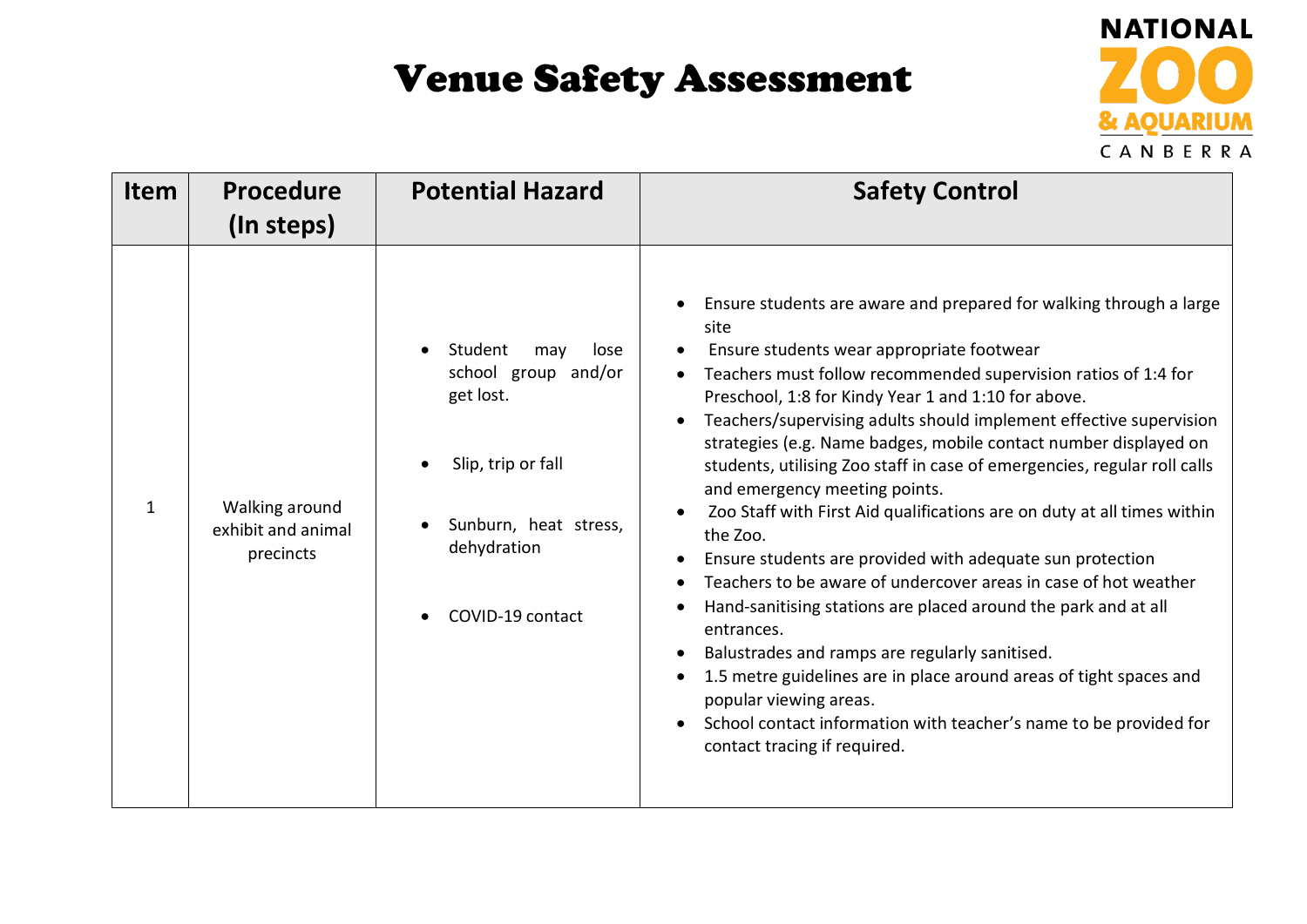

| <b>Item</b> | <b>Procedure</b><br>(In steps)     | <b>Potential Hazard</b>                                                 | <b>Safety Control</b>                                                                                                                                                                                                                                                                                                                                                                                                                                                                                                                                                                                                                                                                                                                                                                                                                                                              |
|-------------|------------------------------------|-------------------------------------------------------------------------|------------------------------------------------------------------------------------------------------------------------------------------------------------------------------------------------------------------------------------------------------------------------------------------------------------------------------------------------------------------------------------------------------------------------------------------------------------------------------------------------------------------------------------------------------------------------------------------------------------------------------------------------------------------------------------------------------------------------------------------------------------------------------------------------------------------------------------------------------------------------------------|
| 2           | Contact with animals<br>and plants | Diseases or allergies<br>Animal bite or scratch<br>COVID-19 precautions | Animals are always under the control and supervision of trained<br>staff members or volunteers<br>Animals are regularly checked for potential disease<br>Students must wash hands after contact with animals with warm<br>soapy water or use antibacterial foam (available various points<br>around the zoo)<br>Students are advised that they must not enter exhibit areas without<br>approval or supervision by Zoo staff<br>Do not enter signage is posted in areas which are prohibited by<br>staff, public without proper authority<br>Hand sanitiser will be provided to all students from the tour guide<br>prior to touching any animals.<br>School groups size will be limited to 30 in a group, with the guide to<br>remain 1.5 metres from students were possible.<br>School contact information with teacher's name to be provided for<br>contact tracing if required. |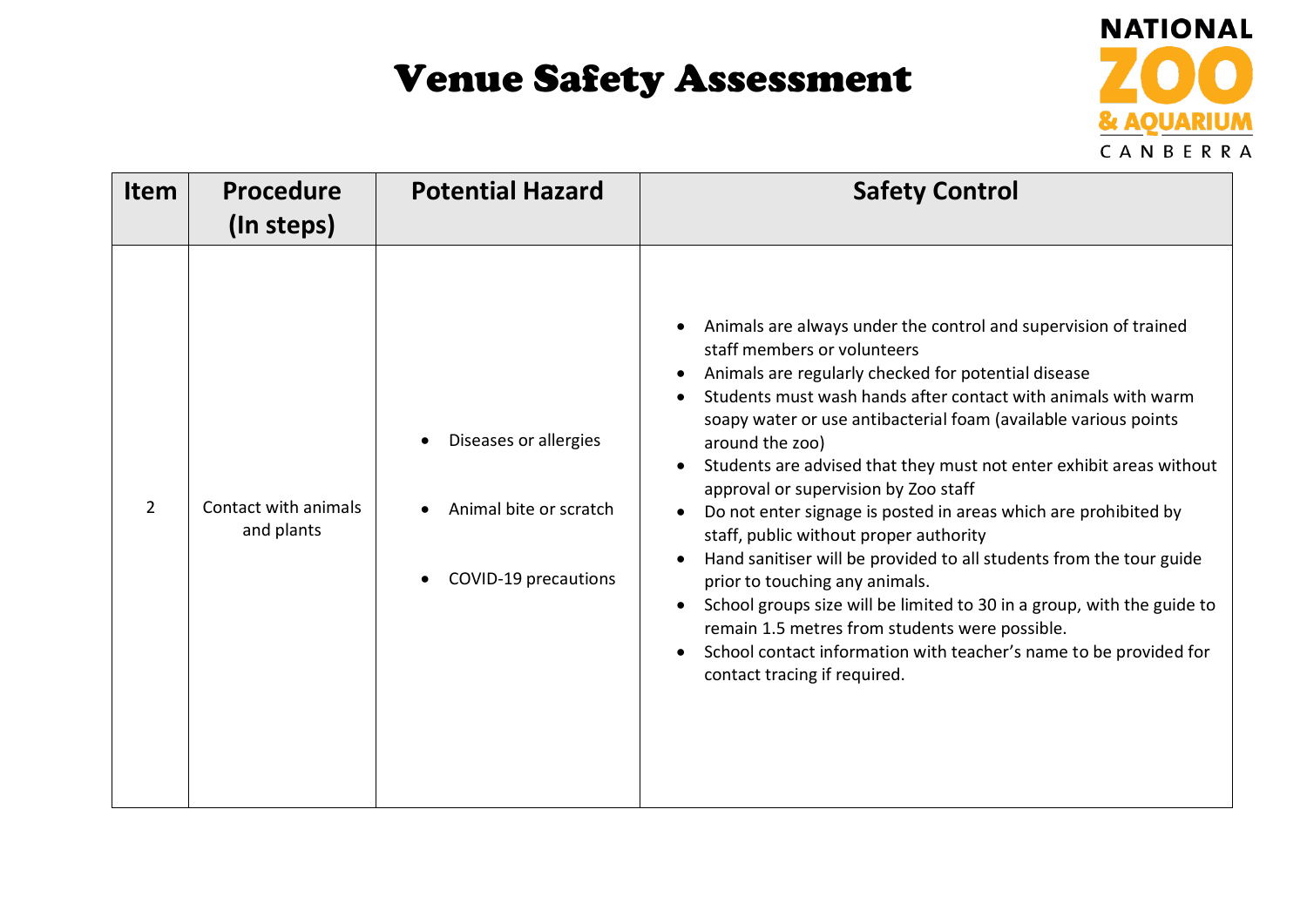

| Item | <b>Procedure</b><br>(In steps) | <b>Potential Hazard</b>                                | <b>Safety Control</b>                                                            |
|------|--------------------------------|--------------------------------------------------------|----------------------------------------------------------------------------------|
| 3    | Traffic hazards                | Children injured<br>by<br>$\bullet$<br>moving vehicles | Traffic speed limit of 10km/h for all vehicles within the car park.<br>$\bullet$ |